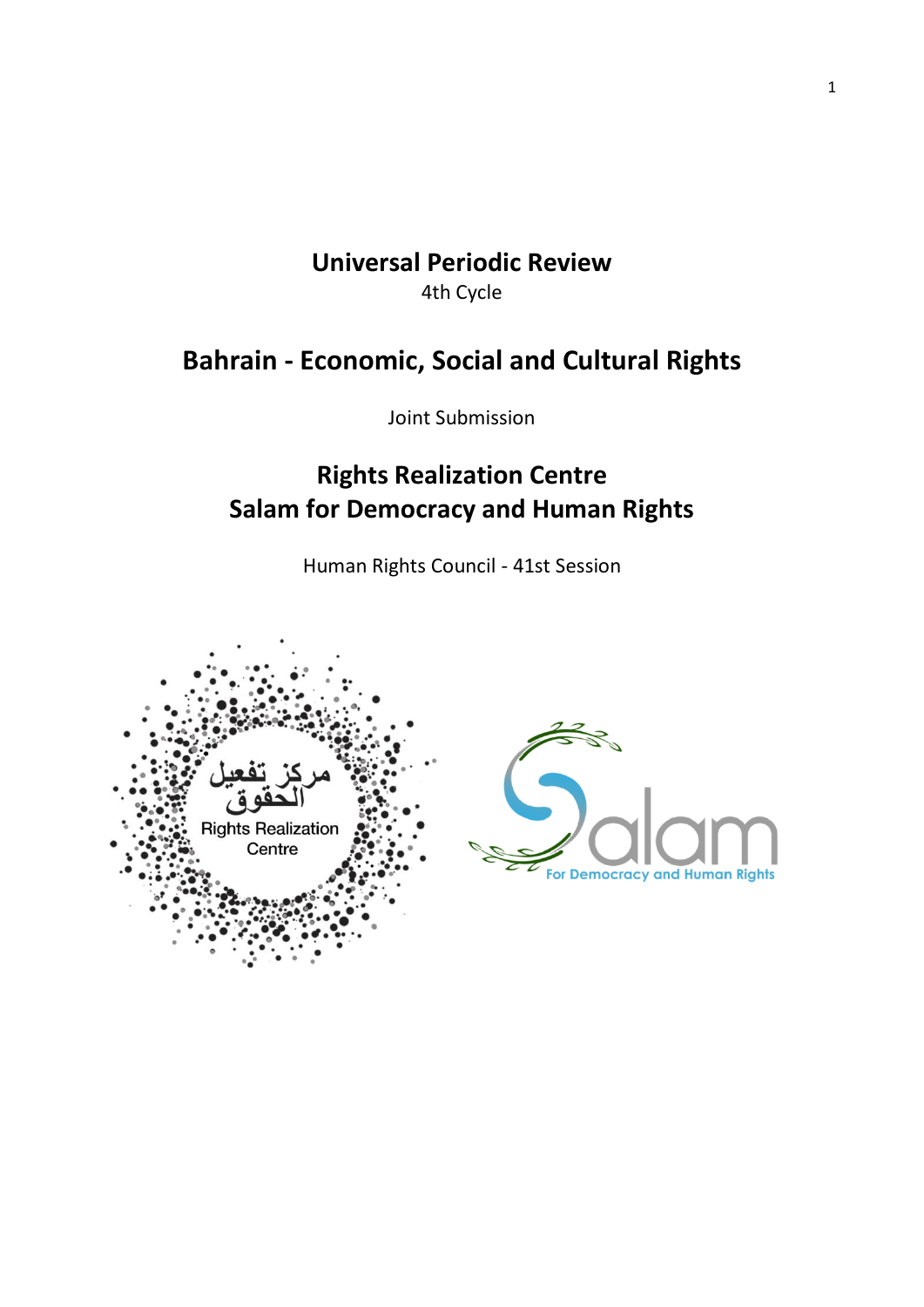#### **Co-submitting organisations:**

1. **[SALAM for Democracy and Human Rights](https://salam-dhr.org/?lang=en)** (SALAM DHR) is an independent non-governmental organisation that promotes adherence to international human rights standards and the principles of democracy, including through partnerships. Registered in several European states, it is not able to work in Bahrain, where it nonetheless has members.

Contact details: Address: Unit 16, Commercial Way, Park Royal, London, NW10 7XF, United Kingdom Contact person: Jawad Fairooz, Director Email[: info@salam-dhr.com](mailto:info@salam-dhr.com) Website: https://salam-dhr.org/language/en/

2. The **[Rights Realization Centre](https://register-of-charities.charitycommission.gov.uk/charity-search/-/charity-details/5103620/charity-overview)** (RRC) is a UK-registered charity that promotes and protects international human rights standards through partnerships with other NGOs but also by way of engagement with governments and corporations.

Contact details: Address: 17 Leswin Road, London, N16 7NL, United Kingdom Contact person: Drewery Dyke, Chairperson Email[: drewerydyke@gmail.com](mailto:drewerydyke@gmail.com) Website (social media presence):<https://twitter.com/rrc2018>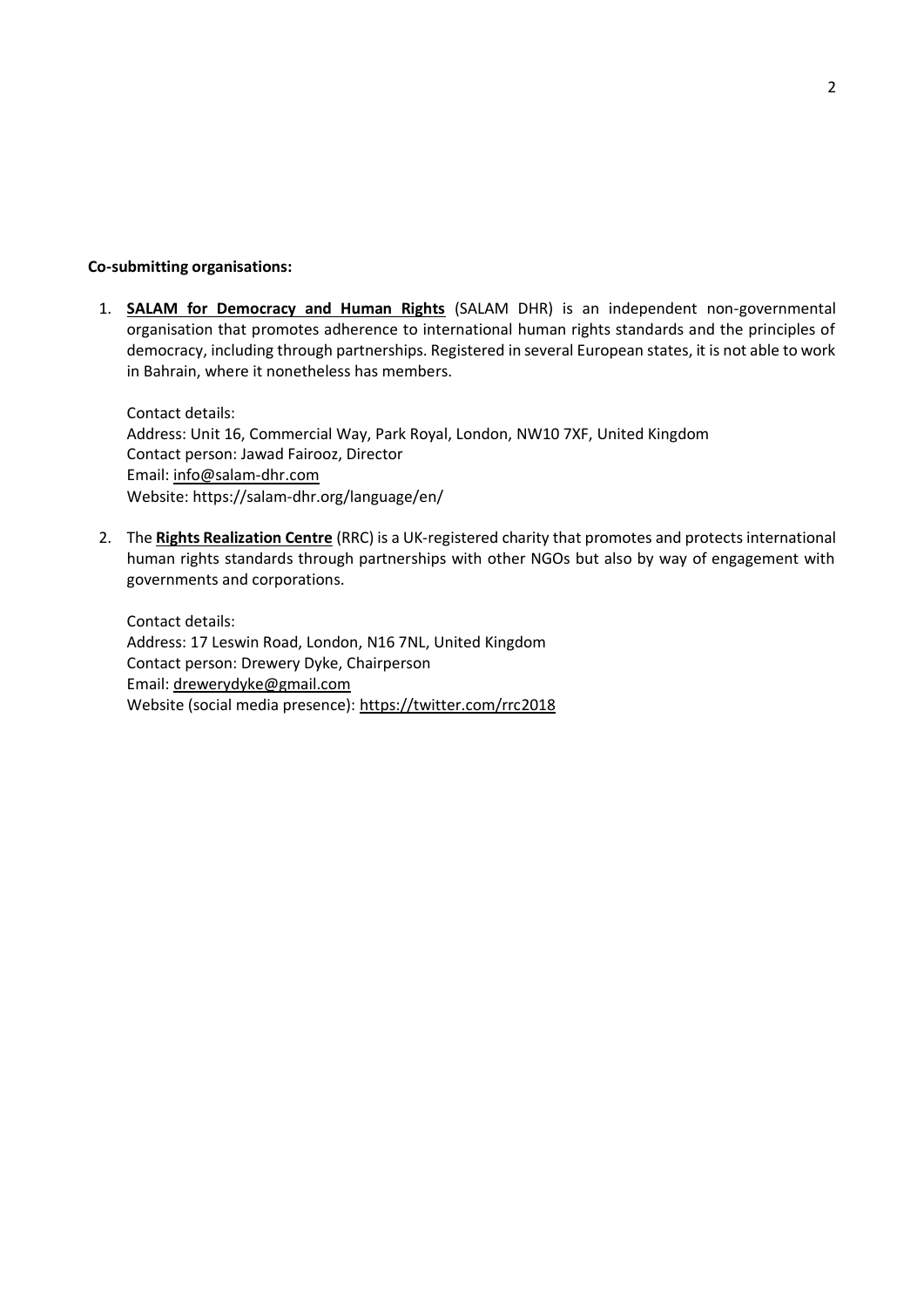#### **Overview, Previous review and international legal obligations**

*Note: this text also uses hyperlinks to provide quick and easy access to more substantive, relevant material*

1. This joint submission addresses aspects of economic and social rights in Bahrain and focuses on: *(1) Working conditions, especially in respect to migrant workers and the overall working context, including access to healthcare;* 

*(2) Non-discrimination, namely towards religious communities in Bahrain; (3) Business and human rights*

- 2. The methodology for this text is based on the research conducted and issued by SALAM DHR and RRC, itself based on interviews, legal analysis and open source research.
- 3. Bahrain is a state party to the International Covenant on Civil and Political Rights (ICCPR), the Convention on Economic, Social and Cultural Rights (CESCR) as well as the Convention on the Elimination of Discrimination Against Women (CEDAW), in relation to which it has lodged specific reservations. In this reporting cycle, to the best of our knowledge, the GoB has not allowed human rights experts from the United Nations (UN) thematic mechanisms to visit the country; international human rights organisations have not been permitted to visit the country or accorded any unfettered access while SALAM DHR as well as other Bahrain-focused NGOs based outside the country are not permitted to operate in Bahrain.
- 4. The GoB's state human rights bodies have failed to adequately address ESCR in their current reports
- 5. In the previous UPR cycle, economic, social and cultural rights (ESCR) were not discussed in those terms, though aspects of the four areas examined by this text were addressed and these are assessed in the relevant subsection, below.

### **(1) Working conditions**

- 6. In the 3rd Cycle, the GoB accepted ('supported'): 114.172, on improving measures to strengthen the rights of foreign migrant workers, including putting in place the necessary domestic legislation and access to health care and legal aid (Sri Lanka); 114.154, on continuing efforts to ensure the safety, security and dignity of foreign migrant workers, including women domestic workers, through requisite institutional and legislative measures (Nepal) and 114.171, on strengthening legal protection for migrant workers, including domestic workers, against discrimination on the grounds of race, sex, religion or nationality (Sierra Leone). As set out below, the GoB has not implemented these commitments.
- 7. Domestic workers, not examined closely in this text, are frequently not granted their legally required 30 days of annual leave a year and law does not address the matter of working hours per day, overtime, or weekend leave. Domestic workers are also prevented from making an appeal against an employer. and domestic servants are often subject to various forms of abuse<sup>1</sup>.
- 8. Asia Perri's report for SALAM DHR, [Covid-19 and the socio-legal status of migrant workers in Bahrain](https://salam-dhr.org/covid-19-and-the-socio-legal-status-of-migrant-workers-in-bahrain/) notes that Bahrain's workforce is overwhelmingly non-Bahraini: while the International Organization for Migration (IOM) estimated that at least 63% of Bahrain's workforce is made up of overseas workers coming from nearby states<sup>2</sup> the Bahrain Labour Market Regulatory Authority (LMRA) estimated, in 2021, that 77.5% of the entire labour force comprises migrant workers<sup>3</sup>. In the private sector alone,

<sup>&</sup>lt;sup>1</sup> [World Labor Day in Bahrain: How does it go?! –](https://salam-dhr.org/?p=2249) SALAM DHR (salam-dhr.org), World labour day in Bahrain: How does it go!?, 2018

<sup>&</sup>lt;sup>2</sup> "Bahrain", International Organization for Migration <https://www.iom.int/countries/bahrain>

 $^3$  See the table issued by the LMRA at:  $http://blmi.lmra.bh/2021/03/data/lmr/Table$  A.pdf</u>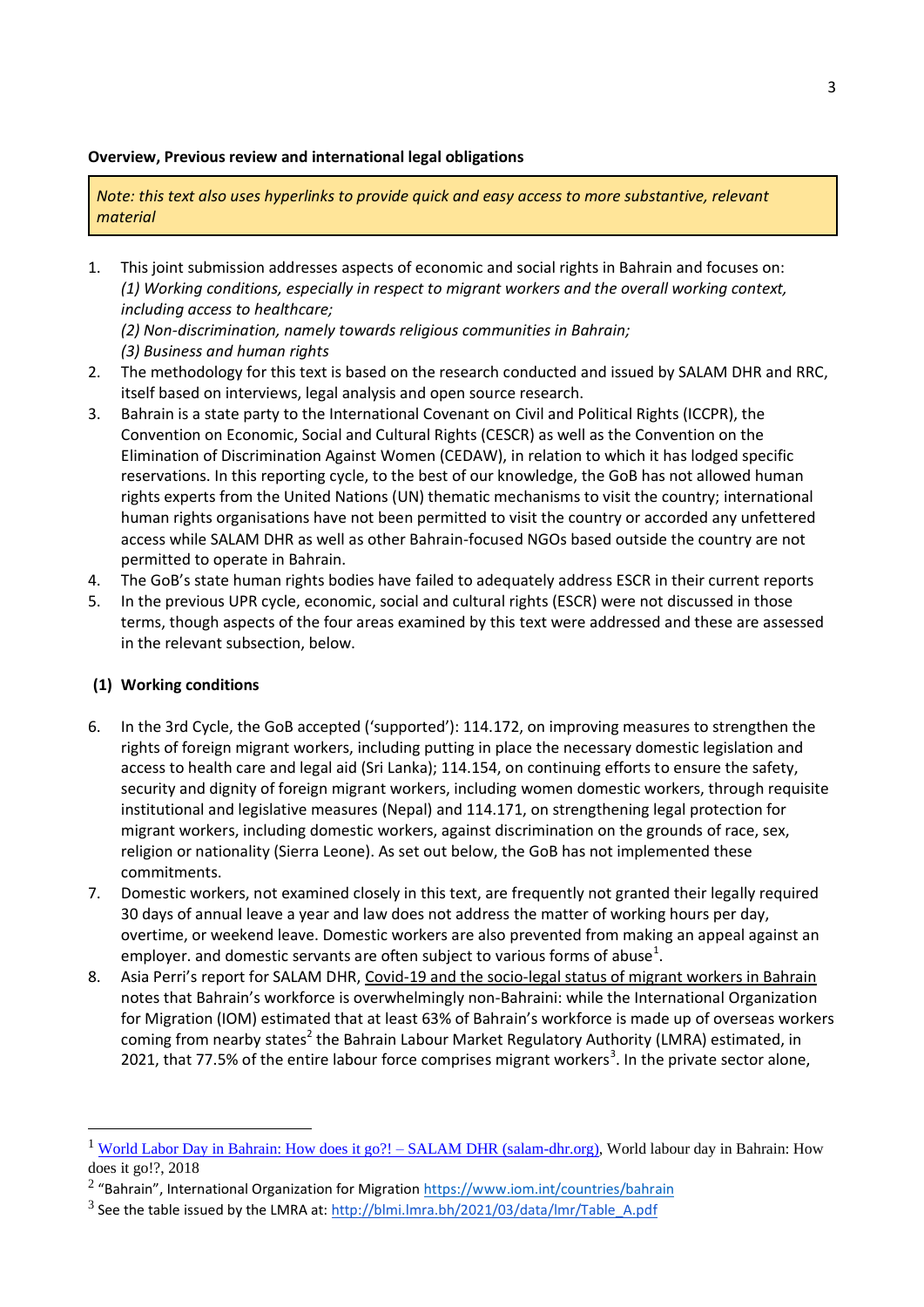this rises to 79.4% of the workforce.<sup>4</sup> The majority of foreign nationals are of South Asian origin, especially Indian nationals who make up 47.4% of the foreign workers: Asian nationals who migrated to Bahrain to contribute to the labour force of the country historically form a large cohort of the migrant worker community.<sup>5</sup>

- 9. The legal status of migrant workers and the terms and conditions under which they work is one in which the host government can curtail or extend, depending upon need. This system is called the Kafala (the Sponsorship System).<sup>6</sup> Under it, the GoB grants work visas to an employer or sponsor (Kafeel) who issue it to migrant workers. This framework, with limits upon workers' rights, is not possible with domestic labour.<sup>7</sup> Crudely, within margins that exceed international standards, migrant workers can be exploited and disposed of.
- 10. Kafala, as it operates even today both before and after Covid has repeatedly been shown by independent assessors, including UN and INGO bodies to be flawed, including abusive and unfair. It is not consistent with international best practice in the field of migration, for example, for a migrant to work for many decades in a given location and not be accorded anything more than the temporary or restricted legal status under which they work. This legal framework carries many negative, including corollary effects which directly impact on migrant workers. These can include effective deprivation of freedom, modern forms of slavery and physical abuse to mental health issues. For example, fear over regular payment of salary; personal safety or of a summary or arbitrary deportation remains everpresent in the minds of many workers. At one end, for example, a very small number of educated people tend to get high-earning jobs, while a significantly larger number of lower-skilled migrants are forced to take "*vulnerable job categories and are prone to marginalization.*" 8
- 11. Bahrain's private sector does not appear to exercise a minimum wage and it is therefore difficult for many lower-skilled migrant workers to survive and remit the expected amount of money to their families. According to the ILO, "minimum wages should afford adequate protection to all workers in an employment relationship, including women, youth and migrant workers, regardless of their contractual arrangements"<sup>9</sup>, but this is not the case in Bahrain, where migrant workers often take on considerable debt while paying off the fees that their sponsors impose.
- 12. Under the Labour Market Regulatory Authority (LMRA)'s Grievances' Unit, workers can make complaints. Yet, its limited working hours pose a challenge to those wishing to make a complaint and workers may also fear reprisals if they make complaints, including threats of deportation or being rendered irregular in terms of legal status. They may be, accordingly, reluctant to report violations and seek a resolution from a position of relative vulnerability. The requirement for written material is likewise a hurdle. The website of the Overseas Filipino Worker (OFW) Community in Bahrain reminds workers that they must have: (1) letter explaining complaint/grievance; (2) Copy of employee ID card; (3) Copy of passport with residence visa; (4) Copy of documents supporting complaint/grievance, such as attendance sheets, salary statements, resignation letter, and other files that prove or support your complaint/grievance.<sup>10</sup>
- 13. Challenging financial conditions can have a detrimental impact upon the mental health of the migrant workers. Immigrant workers in Bahrain all too often struggle with mental health and many commit

 $9$  "Who Should Be Getting Minimum Wages?", International Labour Organization

<https://www.ilo.org/global/topics/wages/minimum-wages/beneficiaries/lang--en/index.htm>

<sup>&</sup>lt;sup>4</sup> See the LMRA data at: [http://blmi.lmra.bh/2018/03/mi\\_dashboard.xml](http://blmi.lmra.bh/2018/03/mi_dashboard.xml) but also Françoise De Bel-Air, Demography, Migration, and the Labour Market in Bahrain (s.l.: Gulf Labour Markets and Migration, 2019), 3

<sup>5</sup> Françoise De Bel-Air, Demography, Migration, and the Labour Market in Bahrain (s.l.: Gulf Labour Markets and Migration, 2019), 7

 $^6$  "Reform of the Kafala (Sponsorship) System", International Labour Organization <https://www.ilo.org/dyn/migpractice/docs/132/PB2.pdf>

 $^7$  Center for International and Regional Studies, Migrant Labour in the Gulf (Washington: Georgetown University Press, 2011), 1.

<sup>8</sup> Huda Alsahi, COVID-19 and the Intensification of the GCC Workforce Nationalization Policies (Bawader: Arab Reform Initiative, 2020), 4

 $^{10}$  Overseas Filipino Worker (OFW) Community in Bahrain - How to File a Complaint as a Worker in Bahrain, undated. See:<https://bahrainofw.com/file-complaint-worker/>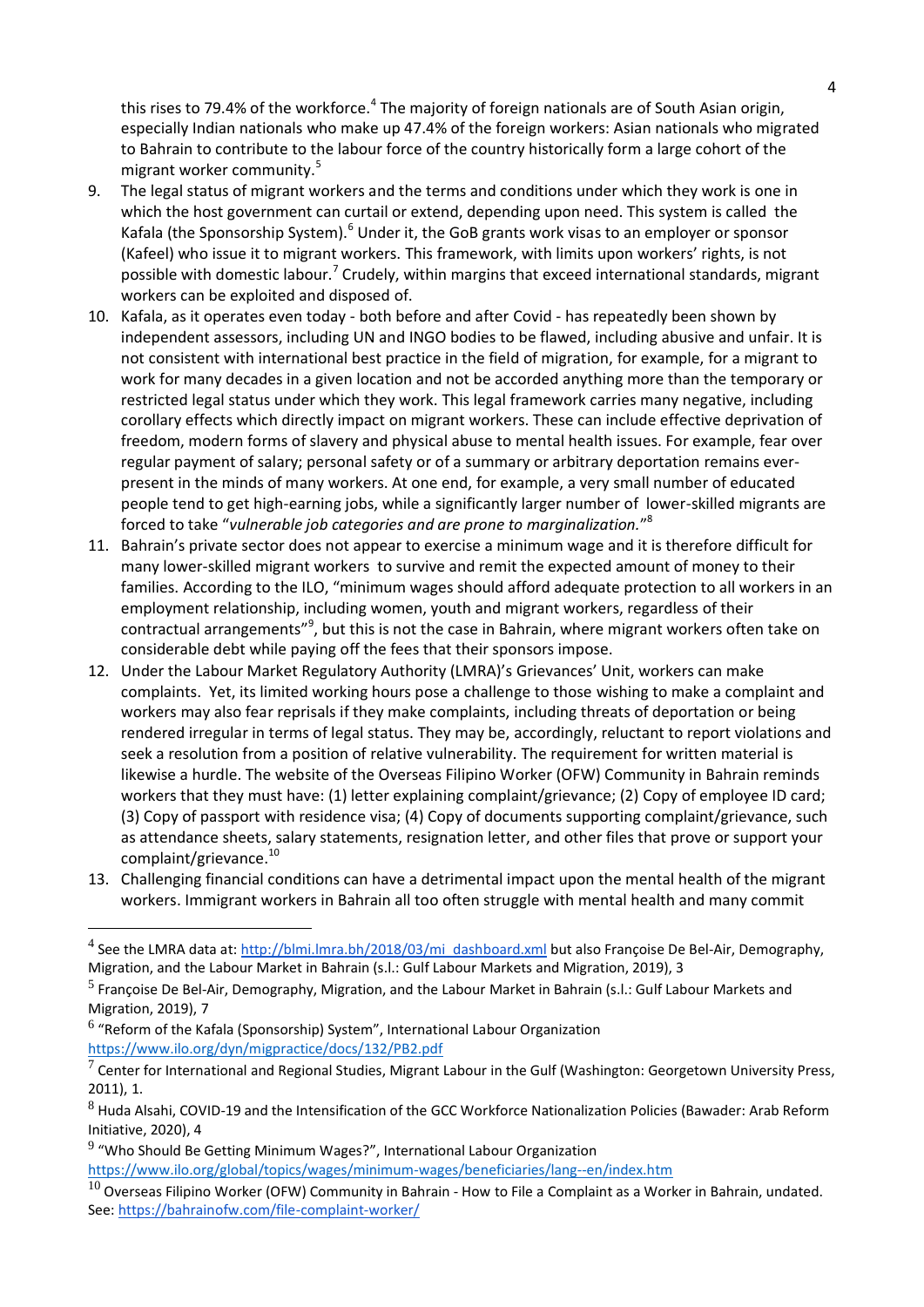suicide. According to Americans for Democracy & Human Rights in Bahrain, there was an increase in suicide rates among migrant workers due to "*physical abuse, forced labour, debt bondage, poor living conditions, and isolation*".<sup>11</sup> In 2013 it was estimated that the suicide rate in Bahrain was 12.6/100,000 for non-Bahrainis under 35 years for financial problems.<sup>12</sup> Living and working in isolated and abusive conditions can result in the development of mental illnesses. According to Migrant-Rights.Org, a nongovernmental organisation focusing on migrant workers' rights, due to language barriers migrant workers are all too often unable to adequately articulate their symptoms, which prevents accurate diagnosis and appropriate treatment.<sup>13</sup> The effective, or *in practice* inability of migrants to access healthcare violates Article 28 of the Convention on the Protection of the Rights of All Migrant Workers which Bahrain signed in 1990.

- 14. The Wage Protection System (WPS) should now protect workers from the delay or the non-payment of salary by employers. After some years' delay, in January 2022, the Labour Market Regulation Authority (LMRA) and the Central Bank of Bahrain (CBB) embarked upon the final phase of its enactment.<sup>14</sup> In this regard, Bahrain now uses "*an electronic salary transfer system that allows institutions to pay workers' wages via banks, bureaux de change, and financial institutions approved and authorized to provide the service*".<sup>15</sup>While the WPS should allow for transparency in payments, non or late payment of wages remain possible.
- 15. Regarding access to healthcare, it is not mandatory for employers to provide health insurance for their employees<sup>16</sup>and the ramifications of this are set out below. There are a few factors that pose challenges to access to health care by migrant workers:
	- Status those rendered irregular by their employers have limited access on the basis of legal status;
	- Location those working in rural areas rather than urban areas may face further challenges;
	- Cost In the absence of medical insurance, medical care like everywhere is costly and low paid workers may not be able to afford it. Analogously, pre-pandemic in any case, migrant workers who lacked funds could have been admitted into a medical facility for a fee of \$18.60 for every visit<sup>17</sup>, though some may have found even this prohibitive. During the pandemic, however, the government waived this fee.<sup>18</sup>
	- Overwork those working in physically demanding roles, working long hours, may not have the wherewithal to file a complaint (see below).
- 16. The environment that some workers face each day can also be significantly dangerous with inadequate safeguards for protection: those in the '3D industries' ("dirty, dangerous and degrading"), such as maintenance, construction, agriculture, extraction, petroleum and others routinely faced highly dangerous work environments.<sup>19</sup> Some of these workers faced extreme and near-constant heat at work,

<sup>15</sup> "Wages Protection System (UAE)", International Labour Organization

 $11$  "Rise in Suicides Among Migrant Laborers in Bahrain Gives Testament to Abysmal Conditions and Treatment Workers Endure", Americans for Democracy & Human Rights in Bahrain [https://www.adhrb.org/2018/07/rise-in](https://www.adhrb.org/2018/07/rise-in-suicides-among-migrant-laborers-in-bahrain-gives-testament-to-abysmal-conditions-and-treatment-workers-endure/)[suicides-among-migrant-laborers-in-bahrain-gives-testament-to-abysmal-conditions-and-treatment-workers-endure/](https://www.adhrb.org/2018/07/rise-in-suicides-among-migrant-laborers-in-bahrain-gives-testament-to-abysmal-conditions-and-treatment-workers-endure/)

 $12$  Suhail Akhtar Abdul Latif Sarwani, Kunhaleema B Abdulla, Mohammed Ali Jafar Mandeel, "Prevalence of Stress, Anxiety and Depression among Expatriate Workers", Bahrain Medical Bulletin, 35, n.3 (2013), 2

<sup>&</sup>lt;sup>13</sup> "The Precarious Health Situation of Migrant Workers in the Gulf", Migrant-Rights.org [https://www.migrant](https://www.migrant-rights.org/wp-content/uploads/2020/02/Health-Assessment-Editorial.pdf)[rights.org/wp-content/uploads/2020/02/Health-Assessment-Editorial.pdf](https://www.migrant-rights.org/wp-content/uploads/2020/02/Health-Assessment-Editorial.pdf)

<sup>&</sup>lt;sup>14</sup> Migrant-Rights.Org - Bahrain begins the final phase of its "Wage Protection System" / Scheme falls short of adequately protecting migrant workers from wage theft, 17 Janaury 2022. See: [https://www.migrant](https://www.migrant-rights.org/2022/01/bahrain-begins-the-final-phase-of-its-wage-protection-system/)[rights.org/2022/01/bahrain-begins-the-final-phase-of-its-wage-protection-system/](https://www.migrant-rights.org/2022/01/bahrain-begins-the-final-phase-of-its-wage-protection-system/)

[https://www.ilo.org/dyn/migpractice/migmain.showPractice?p\\_lang=en&p\\_practice\\_id=186](https://www.ilo.org/dyn/migpractice/migmain.showPractice?p_lang=en&p_practice_id=186)  $16$  Ibid

<sup>&</sup>lt;sup>17</sup> "Comparison of Health Care Coverage for Migrant Workers in the GCC". Migrant-Rights.org [https://www.migrant](https://www.migrant-rights.org/wp-content/uploads/2020/03/Comparison-Of-Health-Care-Coverage-For-Migrant-Workers-In-The-GCC-.pdf)[rights.org/wp-content/uploads/2020/03/Comparison-Of-Health-Care-Coverage-For-Migrant-Workers-In-The-GCC-.pdf](https://www.migrant-rights.org/wp-content/uploads/2020/03/Comparison-Of-Health-Care-Coverage-For-Migrant-Workers-In-The-GCC-.pdf)

<sup>&</sup>lt;sup>18</sup> Bahrain News Agency - Health Ministry suspends BD7 fee for non-Bahrainis, 9 April 2020. See: [https://www.bna.bh/en/HealthMinistrysuspendsBD7feefornonBahrainis.aspx?cms=q8FmFJgiscL2fwIzON1%2BDvbi%2](https://www.bna.bh/en/HealthMinistrysuspendsBD7feefornonBahrainis.aspx?cms=q8FmFJgiscL2fwIzON1%2BDvbi%2BsPq1k1eN15zFYF6aT8%3D) [BsPq1k1eN15zFYF6aT8%3D](https://www.bna.bh/en/HealthMinistrysuspendsBD7feefornonBahrainis.aspx?cms=q8FmFJgiscL2fwIzON1%2BDvbi%2BsPq1k1eN15zFYF6aT8%3D)

 $19$  "The Precarious Health Situation of Migrant Workers in the Gulf", Migrant-Rights.org <https://www.migrant-rights.org/wp-content/uploads/2020/02/Health-Assessment-Editorial.pdf>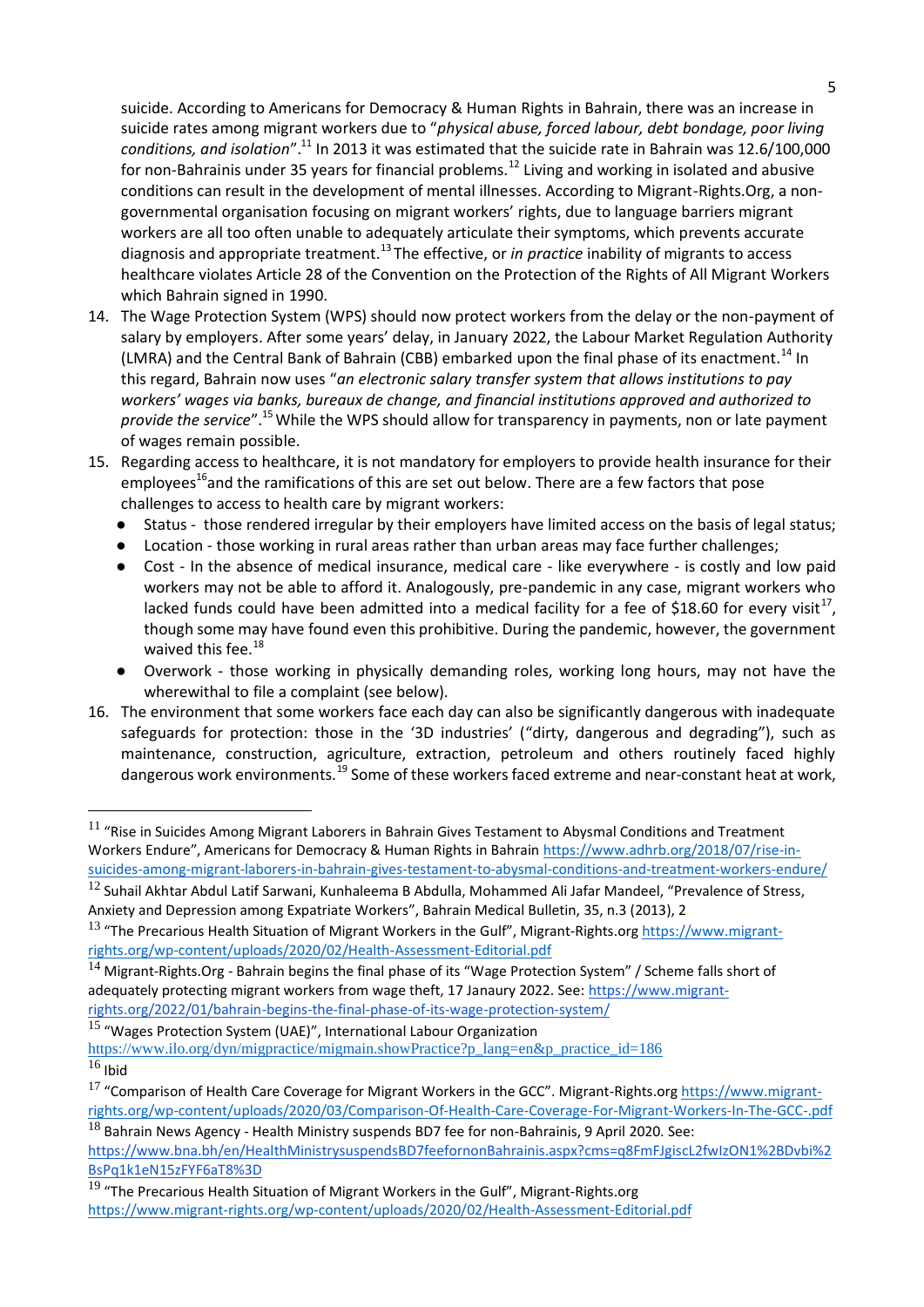especially during the summer. While working around noon is currently banned, many workers are still required to work more than 12 hours a day in very high temperatures.<sup>20</sup> Many migrant workers develop heat-related illnesses such as sunburn and heat stroke.<sup>21</sup> Moreover, the materials that they work with – like solvents, cleaning agents and pesticides – can be highly damaging to the skin and other organs, even causing cancer while working with oil because of benzene.<sup>22</sup> Specifically, workers faced musculoskeletal implications. $^{23}$ 

- 17. These factors, coupled with a risk of metal poisoning in some sectors<sup>24</sup>, points to the dangerous, harmful and exhausting environment faced by 3D industry workers without adequate protection by the GoB.
- 18. Such factors create mental and psychological strain associated with work in such arduous conditions for extended periods of time. Migrant workers who attempt to take their own life are, in general, criminalized and deported, rather than cared for. As there is only one mental health hospital in the country – situated in the capital - anecdotal evidence suggests that migrant workers are inadequately served in this regard<sup>25</sup>. Mental health concerns can be overlooked or missed, too, on account of language barriers which can serve as an obstacle to getting the appropriate treatments.
- 19. General living conditions and, say, hygiene, evidence suggests that 3D industry workers' living quarters are of poor quality, where hygiene can be restricted through poor water supply or a lack of washing facilities while the quality of their food, too, may be poor.<sup>26</sup> As 3D industry workers - amongst others work long hours in onerous conditions, they require the respite of decent quality food and adequate rest: musculoskeletal illnesses referred to above can be caused by exhaustion and malnutrition exacerbated by arduous working conditions. More than 600 informal labour camps have been deemed "unfit for living"<sup>27</sup>. In April 2020 workers were relocated to public facilities from their accommodation, but only 9,000 of them were able to relocate. The remainder still inhabit (at writing) overcrowded accommodation.<sup>28</sup> While it can be said that the Ministry of Labour has made it obligatory for employers to sterilise worksites and camps, to provide sufficient toilet facilities and to reduce the number of workers<sup>29</sup>, this has had little effect on the number of migrant workers with the virus, which is growing at an exponential rate. This only extends to formal labour camps anyway, with informal labour camps being untouched by this ruling, meaning that many migrant workers are still being forced into deplorable conditions.
- 20. This framework creates an overarching discrimination: the structure of Kafala and low level of resources allotted to the care of migrant workers accounts for poor or - over the long term, declining - health amongst migrant workers. According to the UN Human Rights Council "*treatment interruptions, lack of follow-up and treatment failures are documented at higher rates among migrants than the stationary population*" <sup>30</sup>. Thus, even when migrant workers have access to health care, Bahraini nationals are favoured over migrants because they are unable to attend the necessary follow-up appointments and treatments, as they continue to work for long periods in deplorable conditions. As a result, migrant workers are often seen as disposable and dehumanised by and in comparison to the native Bahraini population.

 $20$  Ibid

 $21$  Ibid

 $22$  Ibid

 $23$  Ibid

 $^{24}$  Ibid

 $25$  M.K. Al-Haddad, Adel Al Offi, "Psychiatric services in Bahrain: past, present and future", Int Psychiatry, 6, n.1 (2009) <sup>26</sup> "The Precarious Health Situation of Migrant Workers in the Gulf", Migrant-Rights.org [https://www.migrant](https://www.migrant-rights.org/wp-content/uploads/2020/02/Health-Assessment-Editorial.pdf)[rights.org/wp-content/uploads/2020/02/Health-Assessment-Editorial.pdf](https://www.migrant-rights.org/wp-content/uploads/2020/02/Health-Assessment-Editorial.pdf)

 $27$  Ibid

<sup>&</sup>lt;sup>28</sup> "Migrants in Bahrain Face an Eviction Crisis Amid Covid-19 Pandemic", Migrant-Rights.or[g https://www.migrant](https://www.migrant-rights.org/2020/09/migrants-in-bahrain-face-an-eviction-crisis-amid-covid-19-pandemic/)[rights.org/2020/09/migrants-in-bahrain-face-an-eviction-crisis-amid-covid-19-pandemic/](https://www.migrant-rights.org/2020/09/migrants-in-bahrain-face-an-eviction-crisis-amid-covid-19-pandemic/)

 $29$  "Food Woes for Quarantines Migrants in Bahrain", Migrant-Rights-or[g https://www.migrant](https://www.migrant-rights.org/2020/04/food-woes-for-quarantined-migrants-in-bahrain/)[rights.org/2020/04/food-woes-for-quarantined-migrants-in-bahrain/](https://www.migrant-rights.org/2020/04/food-woes-for-quarantined-migrants-in-bahrain/)

 $30$  United Nations Human Rights Council, "Report of the Special Rapporteur on the right of everyone to the enjoyment of the highest attainable standard of physical and mental health", (2013), 14.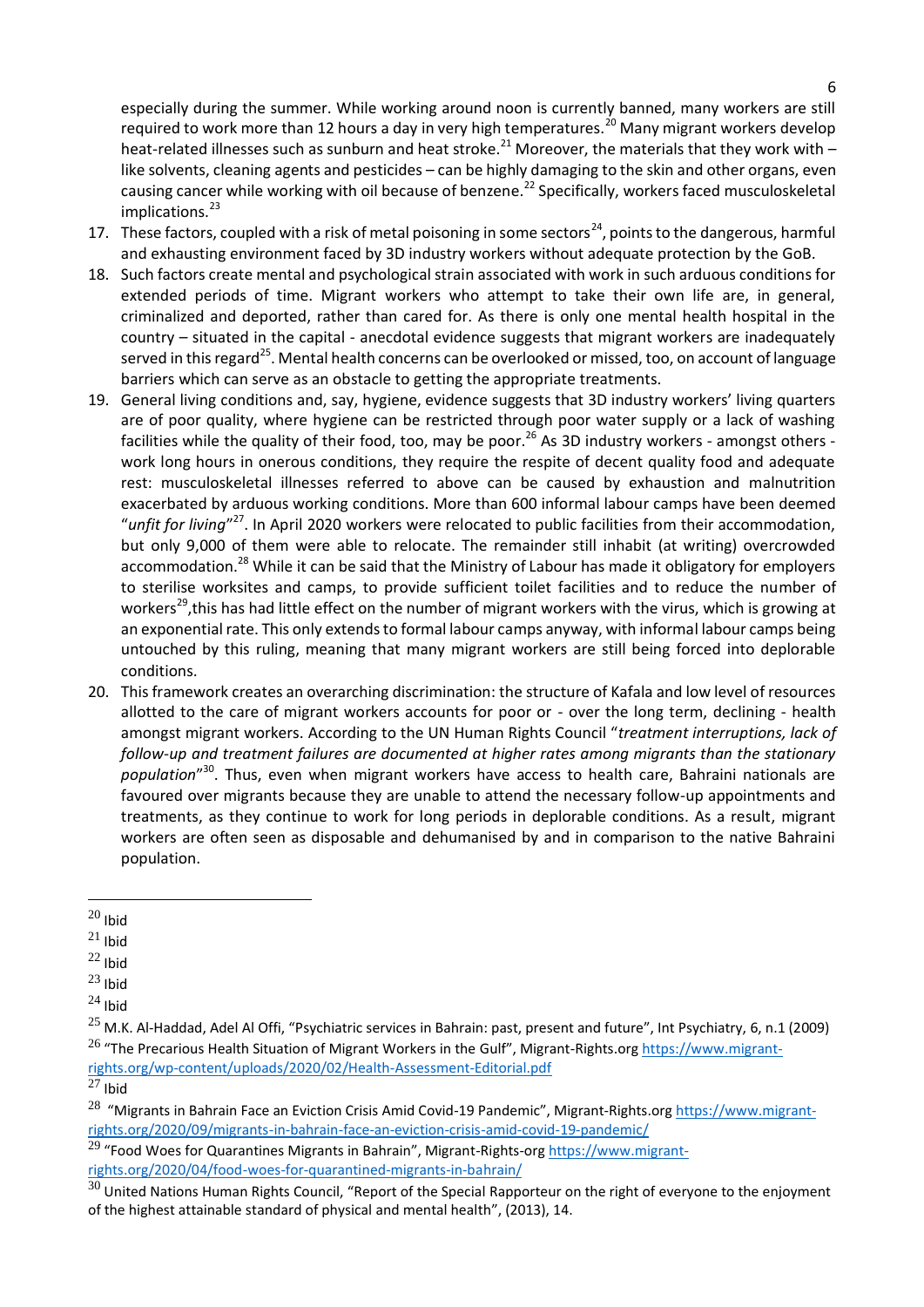- 21. The impact of the Covid-19 pandemic exacerbated this scenario: in February 2020 the government decided to close non-essential businesses instead of going directly into an overall lockdown yet a disproportionately high number of cases of Covid-19 among migrant workers in comparison to Bahraini nationals suggest that they continued to live in overcrowded accommodation.
- 22. The government initially took steps to help workers by waiving health, electricity and water bills for three months yet landlords started taking legal action against tenants after the Bahraini government decided to renew this support, again for three months, but for nationals only. Non-nationals were unable to afford the bills. $31$
- 23. Also, despite the government's stimulus package, some workers were not paid for months by their employers. The Bahraini Labour Law states, in Article n.43, that in case of emergency, employers are allowed to reduce workers' wages by 50%: "[…] *if the worker showed up at the workplace and was prevented from executing his work for reasons of force majeure beyond the employer's control, the worker shall be entitled to half his wage*".<sup>32</sup> This can be seen as an advantage to the employers at the expense of migrant workers during the pandemic. While their employers would be exempt from municipal fees and industrial land rental fees for three months $^{33}$ , the immigrant workers have been treated as though there is no aid to employers at all: employers came to use the pandemic as an excuse to exploit migrant workers for maximum labour with minimum expense, with the state prioritising and protecting businesses and citizens over the migrant population, seeing them rather as a chattel or a resource to be used rather than the humans that they are, with the human rights that they are entitled to.
- 24. During the pandemic, the GoB took inadequate steps to address rising levels of psychological suffering amongst migrant workers: even before the pandemic, the rising trend of migrant workers being unpaid had led to rising suicide (see above). According to Al Ansari, Hamadeh, Ali and El Offi, the overwhelming majority of these suicide victims were under 35 years of age with *"financial domestic problems being the most common reason reported*<sup>34</sup>".
- 25. These conditions created forms of modern slavery: during the pandemic, workers at the construction company Fundament SPC continued to work despite eight months of unpaid salary<sup>35</sup>. For those who resigned, they were stranded in their camp in Nuweidrat. Due to the Kefala system, they were now without visas, which only complicated matters. In this way, migrant workers are forced into unpaid work while being stranded within a country without a visa and no mobility. In February 2021. for example, a company stopped paying employees and in response to complaints due to lack of pay, the company stopped providing food and accommodation.<sup>36</sup> In February 2021, parliament put forward a proposal to take punitive measures against migrant workers that left without employers' permission, requiring that they pay their sponsors back and pay to get back to their home countries<sup>37</sup>. Due to the extremely impoverished conditions of migrant workers, it is unlikely that any would be able to afford to do this, effectively trapping them in a state of modern slavery.
- 26. As a result of overcrowding, poor sanitary conditions and little food provided, the pandemic became, circa the end of 2021, endemic to the migrant population, where migrant workers faced much higher

 $31$  Bahrain Migrant Workers Face Homelessness Amid Covid-19 Without Rent and Accommodation Protections, Business & Human Rights Resource Centr[e https://www.business-humanrights.org/pt/latest-news/bahrain-migrant](https://www.business-humanrights.org/pt/latest-news/bahrain-migrant-workers-face-homelesssness-amid-covid-19-without-rent-accommodation-protections/)[workers-face-homelesssness-amid-covid-19-without-rent-accommodation-protections/](https://www.business-humanrights.org/pt/latest-news/bahrain-migrant-workers-face-homelesssness-amid-covid-19-without-rent-accommodation-protections/)

 $32$  Law No. 36 of 2012: The Promulgation of the Labour Law in the Private Sector, Labour Market Regulatory Authority <https://lmra.bh/portal/files/cms/shared/file/labour%20law%202012.pdf>

 $33$  The Kingdom of Bahrain and Covid-19: Bahrain's Reaction to the Global Pandemic, Lexology <https://www.lexology.com/library/detail.aspx?g=d0314b97-e475-49f4-8af7-b7422c4561c0>  $34$  Ibid

<sup>35</sup> Migrant-Rights.Org, Prestigious Construction Company in Bahrain Leaves Workers in Despair. See: <https://www.migrant-rights.org/2020/06/prestigious-construction-company-in-bahrain-leaves-workers-in-despair/>

 $36$  Open Democracy, How Migrants in the Gulf Are Fighting Discrimination During the Pandemic, <https://www.opendemocracy.net/en/openindia/how-migrants-gulf-are-fighting-discrimination-during-pandemic/>

 $37$  Huda Alsahi, COVID-19 and the Intensification of the GCC Workforce Nationalization Policies (Bawader: Arab Reform Initiative, 2020)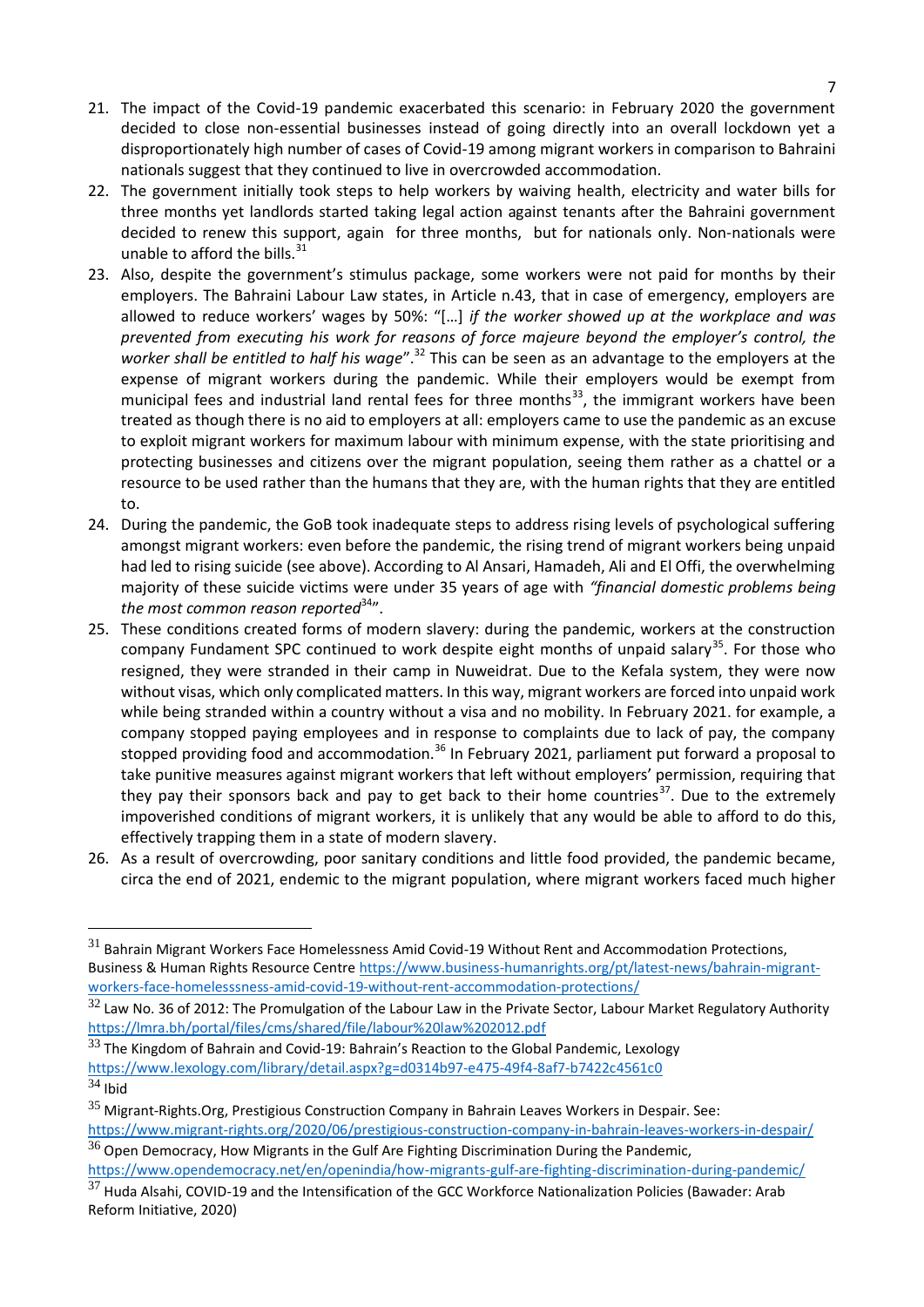rates of infection and cases in the first months and waves of the pandemic – 90 percent of all cases being registered amongst migrant workers – than Bahraini nationals.<sup>38</sup>

27. The GoB has stated that it worked to improve the principle of equality in a comprehensive manner<sup>39</sup>. This is, at best, inaccurate: support provided by the GoB to migrant workers has been either insubstantial or has never reached migrant workers themselves and supposed legislative measures recognising migrant workers' human rights such as the right to health was late or did not reach scores of workers in any case.<sup>40</sup> The conduct of the GoB indicates that it 'othered' migrant workers - to the point that they are not even recognised to have human rights.

### **(2) Non-discrimination**

- 28. In the 3rd Cycle, the GoB supported recommendation 114.63, in relation to combating "intolerance, negative stereotyping and stigmatization, as well as discrimination, incitement to violence and violence against persons based on religion or belief, in line with Human Rights Council resolution 16/21 (Brazil)"
- 29. Evidence published by SALAM DHR shows that, despite non-discriminatory legislation, discrminaotry employment and representational problems remains: the preponderant Shi'a community appears grossly underprepresnted in governmental, administrative and police/army jobs. While Shi'a groups are technically free to carry out religious observances, Shi'a clerics and community leaders often face harassment, interrogation, prosecution, and imprisonment.<sup>41</sup> Additionally, Shi'as have long faced difficulties in gaining employment, political representation, promotion within the military, and construction of mosques.<sup>42</sup>
- 30. Apparently discriminatory practices in the administration of justice are seen in the case of Ayatollah Sheikh Isa Ahmed Qassim: the authoritiesarrested him for 'possession and misappropriation of funds' and [alleged that he] 'gathered funds for general purposes without the correct license'. This occurred despite all the correct procedures being followed by Ayatollah Sheikh Isa Ahmed Qassim and there being no grounds for criminal suspicion.<sup>43</sup> Given that the payment of Khums is a religious obligation<sup>44</sup> this represents an act of religious discrimination as well as a travesty of justice.
- 31. The GoB has restricted the right of the Shi'a community to exercise peaceful cultural expression, too: in 2020, the GoB cited the pandemic to disproportionately restrict the Shi'a community's right of assembly for the purposes of commemorating the Ashoura (Ashura) religious occasion, including in prison. These violations included:
	- Threatening organisers with long prison sentences and heavy fines, even though organisers would have implemented precautionary, safety measures. Confusingly, gyms, swimming pools, malls and others were allowed to remain open in accordance with the then health measures in place.
	- Limiting collective commemoration to 20 minutes.
	- Prohibiting broadcast of commemorations via loudspeaker.
	- Summoning organisers and those working to stage commemorations and forced them to remove Ashoura banners situated on their personal, private properties.
	- Coercing managers of many Shi'a mosques to sign a pledge to suspend Ashoura ceremonies and related activities.

 $38$  Arab News, Major companies in Bahrain respond to government's clean-up call in labour camps, <https://www.arabnews.com/node/1662661/middle-east>

<sup>39</sup> Bahraini Government's Response to Covid-19[, https://www.business-](https://www.business-humanrights.org/sites/default/files/documents/Bahrain%20100-363-2020%20Updated%20version.pdf)

[humanrights.org/sites/default/files/documents/Bahrain%20100-363-2020%20Updated%20version.pdf](https://www.business-humanrights.org/sites/default/files/documents/Bahrain%20100-363-2020%20Updated%20version.pdf)  $40$  Ibid

<sup>41</sup> <https://fot.humanists.international/countries/asia-western-asia/bahrain/>

<sup>42</sup> <https://www.uscirf.gov/sites/default/files/Bahrain.pdf>

<sup>&</sup>lt;sup>43</sup> خريضة-الخمس <sup>43</sup> English.pdf [\(salam-dhr.org\),](https://salam-dhr.org/wp-content/uploads/2019/02/%D8%A7%D9%84%D8%A8%D8%AD%D8%B1%D9%8A%D9%86-%D9%85%D8%AD%D8%A7%D9%83%D9%85%D8%A9-%D9%81%D8%B1%D9%8A%D8%B6%D8%A9-%D8%A7%D9%84%D8%AE%D9%8F%D9%85%D8%B3-English.pdf) The case of Khums, SALAM DHR

<sup>44</sup> Khums - [The World Federation of KSIMC \(world-federation.org\)](https://www.world-federation.org/community-affairs/khums/)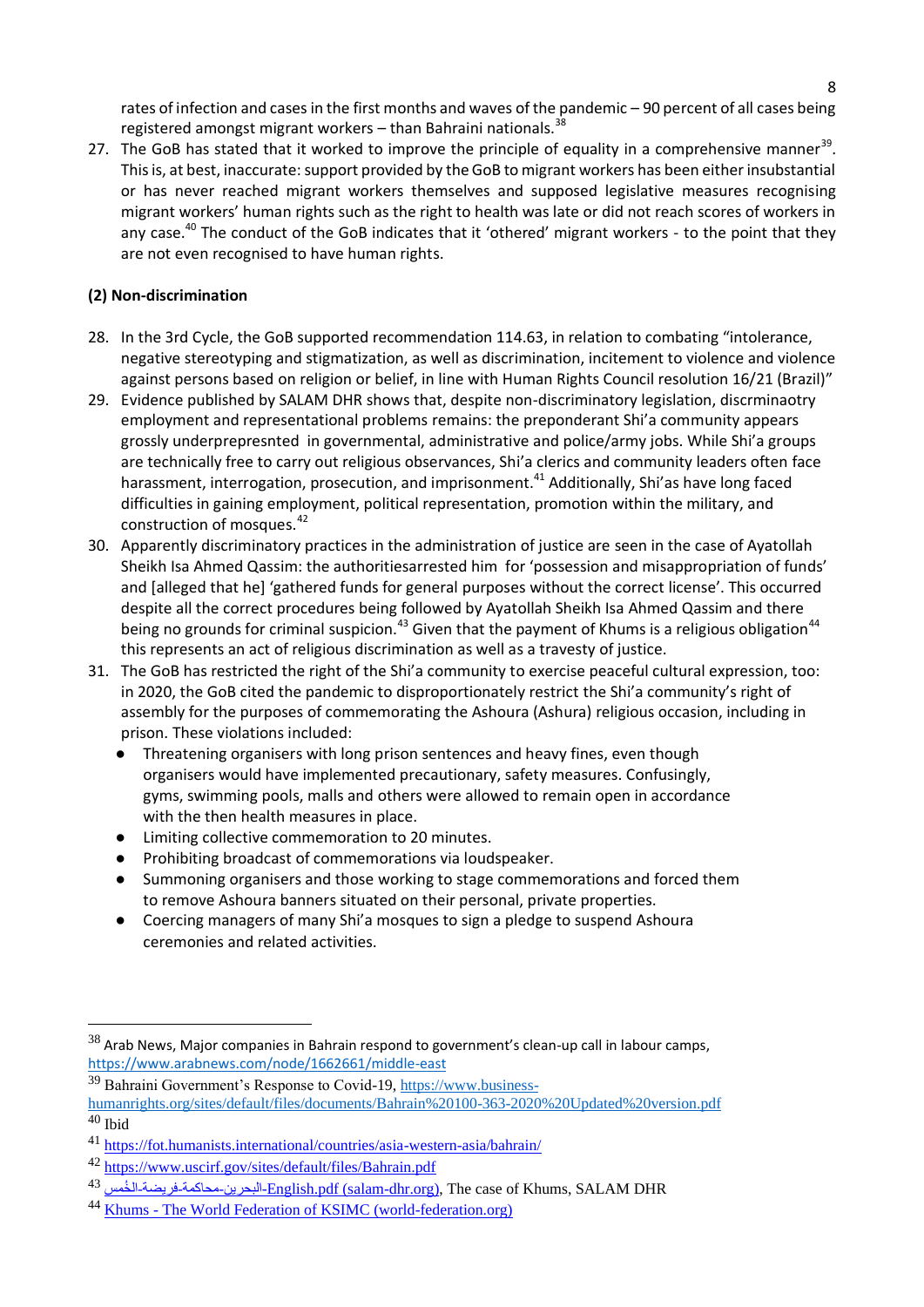- Forcibly closing places of worship and community gathering.<sup>45</sup>
- Arbitrarily detaining those who took part in or oversaw Ashoura commemorations. This included Sheikh Ibrahim Al-Ansari, Abdulnabi Al-Samak, and Nasser Ali Nasser.
- Additionally on 6<sup>th</sup> October 2020, the GoB detained two orators, Ahmed al-Majed and Habib al-Mahdi, for taking part in mourning ceremonies.<sup>46</sup>
- 32. In respect to Ashoura 2020, SALAM DHR, recorded a total of 42 instances on discriminatory acts aimed at restriction the right to enjoy cultural life including:
	- 2 instances of sabotaging Ashura appearances.
	- 12 instances of Ashura banners being confiscated.
	- 12 instances of provocative depictions of participants in mourning councils and processions.
	- 8 instances of police harassment, which included provocative speech made by members of the security services in front of Shi'a funerals, police monitoring of ceremonies and participants, and the arrest of participants who failed show their identification papers.
	- 5 instances of restricting standards for holding funeral ceremonies, including preventing processions.
- 33. It was no better in 2021.<sup>47</sup> Around the advent of Ashoura when the GoB: carried out four arbitrary arrests during Ashura. They were the head of the Funeral Procession of Imam Ali, Fadhel Hammad from the al-Deir area, and two men, Ali Mansoor al-Mallah and Muhammad Mahdi Daif from the Karzakan district. The men did not respond to summons requests, so members of the security forces attacked a funeral procession in the al-Sayyida Khadija district in Salmabad district where GoB agents arrested the two men, before releasing them on a bail of BD 100 dinars (\$265) each. While the number of summons issued during Ashoura 2021 reached 18, SALAM DHR recorded another 15 instances in which the following religious scholars faced interrogation.
- 34. The co-submitters echo the July 2018 concluding observations of the Human Rights Committee (HRC) which expressed concern "at reports that members of the Shi'a community have been subjected to restrictions of their right to worship and profess their religious beliefs and that liberty of conscience is not effectively guaranteed.

#### **(3) Business and human rights**

35. The co-submitters urge participants and stakeholders to consider the findings of a SALAM DHR report on 'sportswashing' that will be uploaded as an annex.

#### **The co-submitting organisations call on member states to urge Bahrain to:**

- Accede to International Labour Organisation (ILO) Convention No. (87) of 1988 regarding freedom of association and protection of the right to organise;
- Accede to ILO Convention No. (98) of 1988 regarding the implementation of the principles of the right to organise and collective bargaining, and to
- Change the provisions of Decree-Law No. (33) of 2002 on trade unions, to introduce a provision stating the right of workers addressed by civil service systems and regulations to establish and join trade unions, and

<sup>&</sup>lt;sup>45</sup> Locations forcibly closed and events forcibly suspended included the funeral of the Taf martyrs in the Naim area; the Sayyida Khadija Mosque in Hamad Town; al-Zahra Mosque in Hamad Town Circle 40; Zahraa Mosque in Hamad Town Circle 10 after (locks changed by the Ministry of Interior) and the Imam al-Hassan Mosque and centre in the Sadad region.

<sup>46</sup> News of Bahrain - Religious Gathering: Bahrain to take legal action, 9 October 2020, at <https://www.newsofbahrain.com/bahrain/66812.html> , accessed 29 October 2020.

<sup>&</sup>lt;sup>47</sup> For more information, see: SALAM DHR - Religious Tolerance in the Cross Hairs, 1 December 2021, accessed 15 February 2022 at:<https://salam-dhr.org/?p=4776>